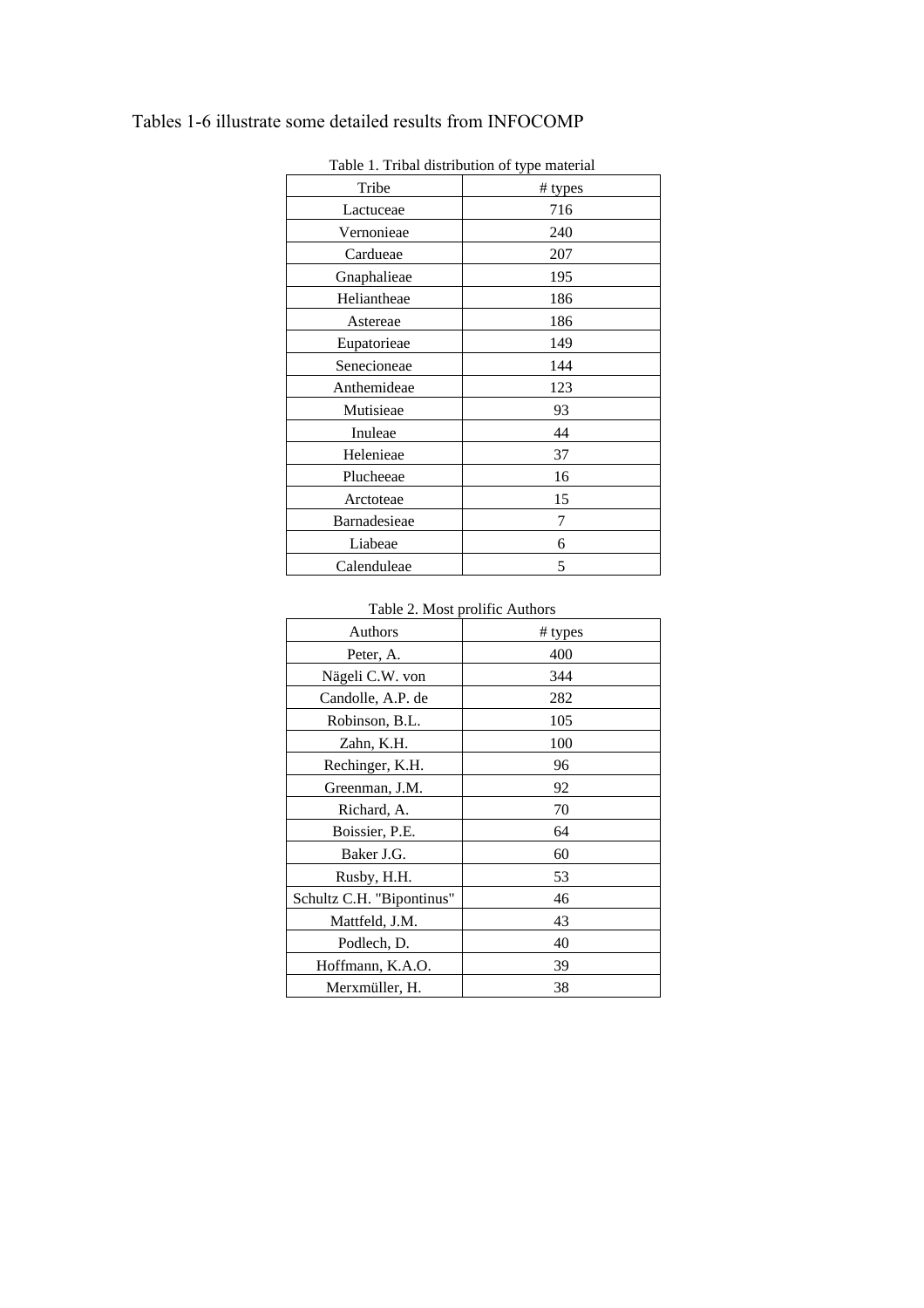| Table 3. Most prolific collectors                                                        |         |
|------------------------------------------------------------------------------------------|---------|
| Collectors                                                                               | # types |
| Pringle, C.G.                                                                            | 187     |
| Martius, C.F.P. von                                                                      | 185     |
| Nägeli, C.W. von                                                                         | 147     |
| Schimper, G.W.                                                                           | 111     |
| Peter. A.                                                                                | 90      |
| Rechinger, K.H.                                                                          | 67      |
| Ecklon, C.F.                                                                             | 63      |
| Bang, M.                                                                                 | 57      |
| Podlech, D.                                                                              | 54      |
| Kotschy, C.G.T:.                                                                         | 52      |
| Lützelberg, P. von                                                                       | 32      |
| Burchell, W.J.; De Retz, B.G.G.; Dinter, M.K.; Hellwig, F.; Hildebrandt, J.M.; Hilliard, | ca 20   |
| O.M. & Burtt, B.L.; Karwinsky von Karwin, W.F. von; Krauss, C.F.F. von; Mende, G.J.;     |         |
| Nordenstam, R.B.; Pöppig, E.F.; Schack, H.; Sintensis, P.E.E.; Welwitsch, F.             |         |

Table 4. Type status of types in M & MSB

| <b>Types</b> | Number |                               |
|--------------|--------|-------------------------------|
| Holotypes    | 312    |                               |
| Isotypes     | 938    | $+184$ iso- <i>othertypes</i> |
| Syntypes     | 414    | $+105$ iso-syntypes           |
| Paratypes    | 30     | $+2$ iso-paratypes;           |
|              |        | $+14$ para-lectotypes         |
| Neotypes     | 3      | $+4$ iso-neotypes             |
| Lectotypes   | 20     | $+73$ iso-lectotypes          |
| Types        | 454    |                               |